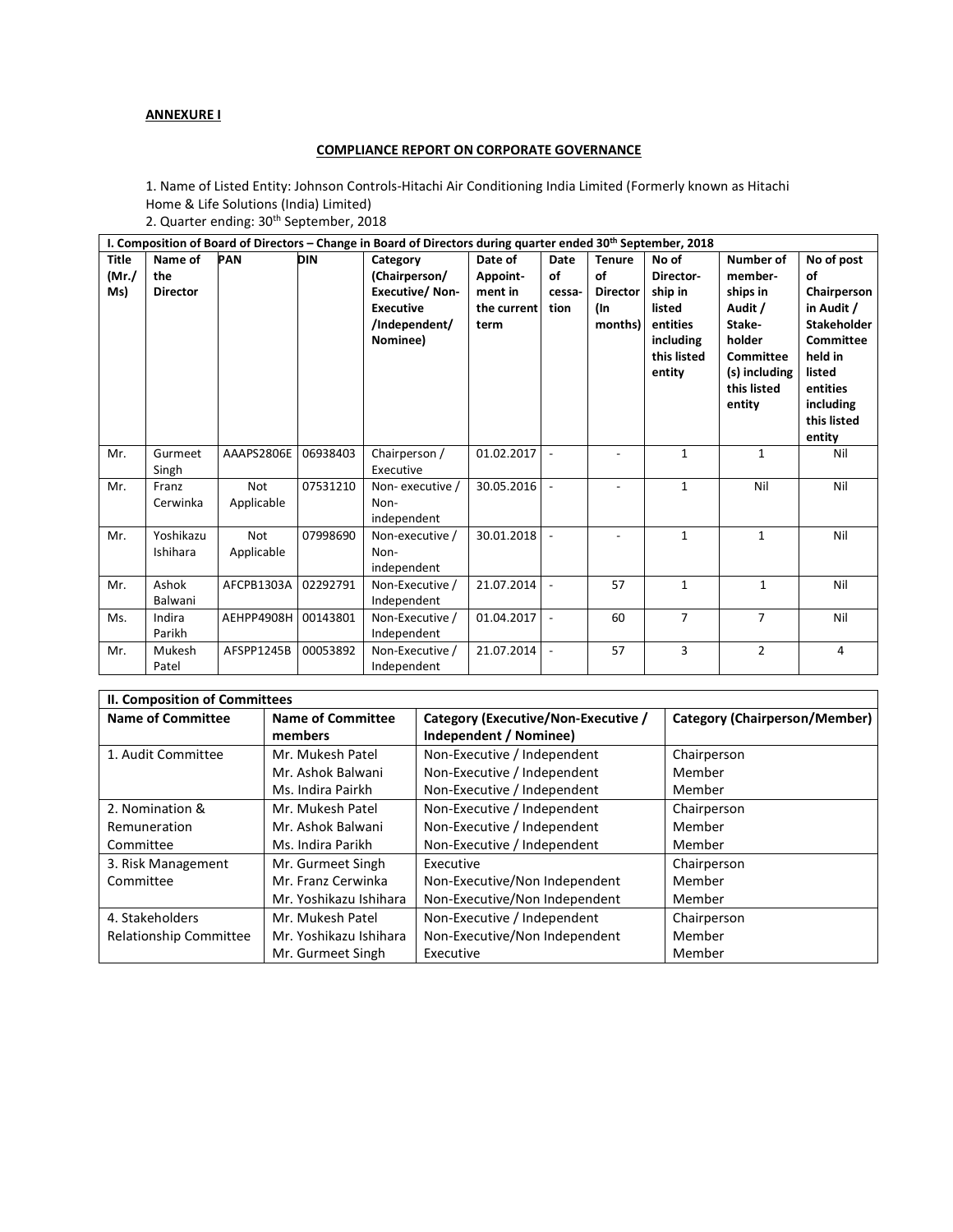| III. Meeting of Board of Directors |                                    |                                         |  |  |  |
|------------------------------------|------------------------------------|-----------------------------------------|--|--|--|
| Date(s) of Meeting (if any) in the | Date(s) of Meeting (if any) in the | Maximum gap between any two consecutive |  |  |  |
| previous quarter                   | relevant quarter                   | (in number of days)                     |  |  |  |
| 23-May-2018                        | 27-Jul-2018                        | 64 davs                                 |  |  |  |

| IV. Meeting of Committees                                         |                            |                                                                                       |                                                                           |  |  |
|-------------------------------------------------------------------|----------------------------|---------------------------------------------------------------------------------------|---------------------------------------------------------------------------|--|--|
| Date(s) of meeting of the<br>committee in the relevant<br>quarter | of Quorum met<br>(details) | Whether requirement Date(s) of meeting of the<br>committee in the previous<br>quarter | Maximum gap between any two<br>consecutive meetings in number of<br>days* |  |  |
| <b>Audit Committee</b>                                            |                            |                                                                                       |                                                                           |  |  |
| 27-July-2018                                                      | Yes                        | 23-May-2018                                                                           | 64 days                                                                   |  |  |

| V. Related Party Transaction                                                           |                               |
|----------------------------------------------------------------------------------------|-------------------------------|
| <b>Subject</b>                                                                         | Compliance status (Yes/No/NA) |
| Whether prior approval of audit committee obtained                                     | Yes                           |
| Whether shareholder approval obtained for material RPT                                 | Yes                           |
| Whether details of RPT entered into pursuant to omnibus approval have been reviewed by | Yes                           |
| <b>Audit Committee</b>                                                                 |                               |

## **VI. Affirmations**.

- 1. The composition of Board of Directors is in terms of SEBI (Listing obligations and disclosure requirements) Regulations, 2015.
- 2. The composition of the following committees is in terms of SEBI (Listing obligations and disclosure requirements) Regulations, 2015
	- a. Audit Committee
	- b. Nomination & remuneration committee
	- c. Stakeholders relationship committee
- 3. The committee members have been made aware of their powers, role and responsibilities as specified in SEBI (Listing obligations and disclosure requirements) Regulations, 2015.
- 4. The meetings of the board of directors and the above committees have been conducted in the manner as specified in SEBI (Listing obligations and disclosure requirements) Regulations, 2015.
- 5. The report submitted in the previous quarter has been placed before Board of Directors. There is no comments/observations/advice of Board of Directors.

## **For Johnson Controls-Hitachi Air Conditioning India Limited (Formerly Known as Hitachi Home & Life Solutions India Limited)**

**Sd/-** 

**Parag Dave Company Secretary**